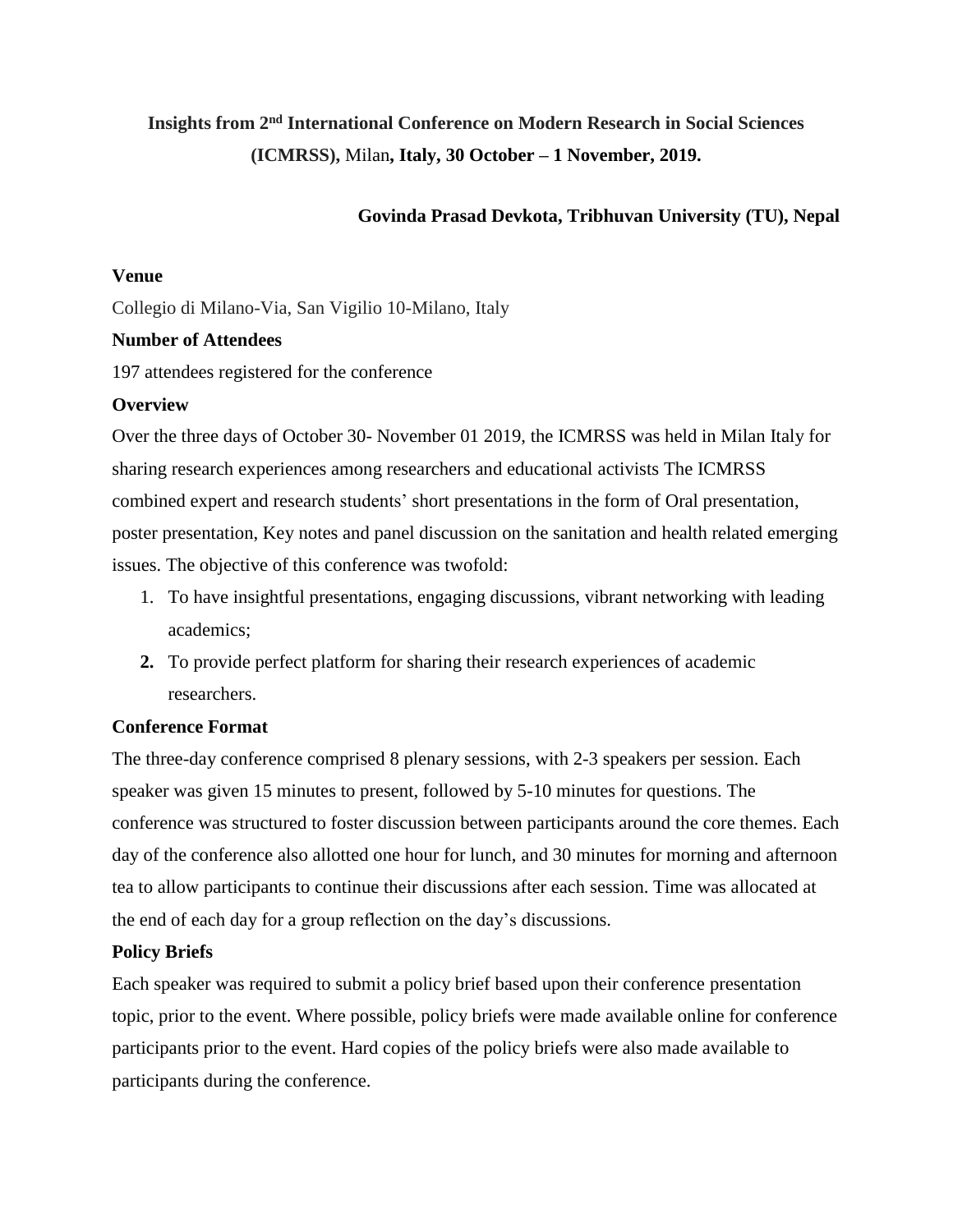

# **Social Programme**

City tour for 6 hours in and around Milan city (DUOMO, NAVIGLI, BRERA, ISOLA) was very interesting. The historical place Milano, Italy is really one of the best place that I see in my life. City planning, cleanliness, protection of cultural heritage, Church, Monument, statue are also matter of heart touching.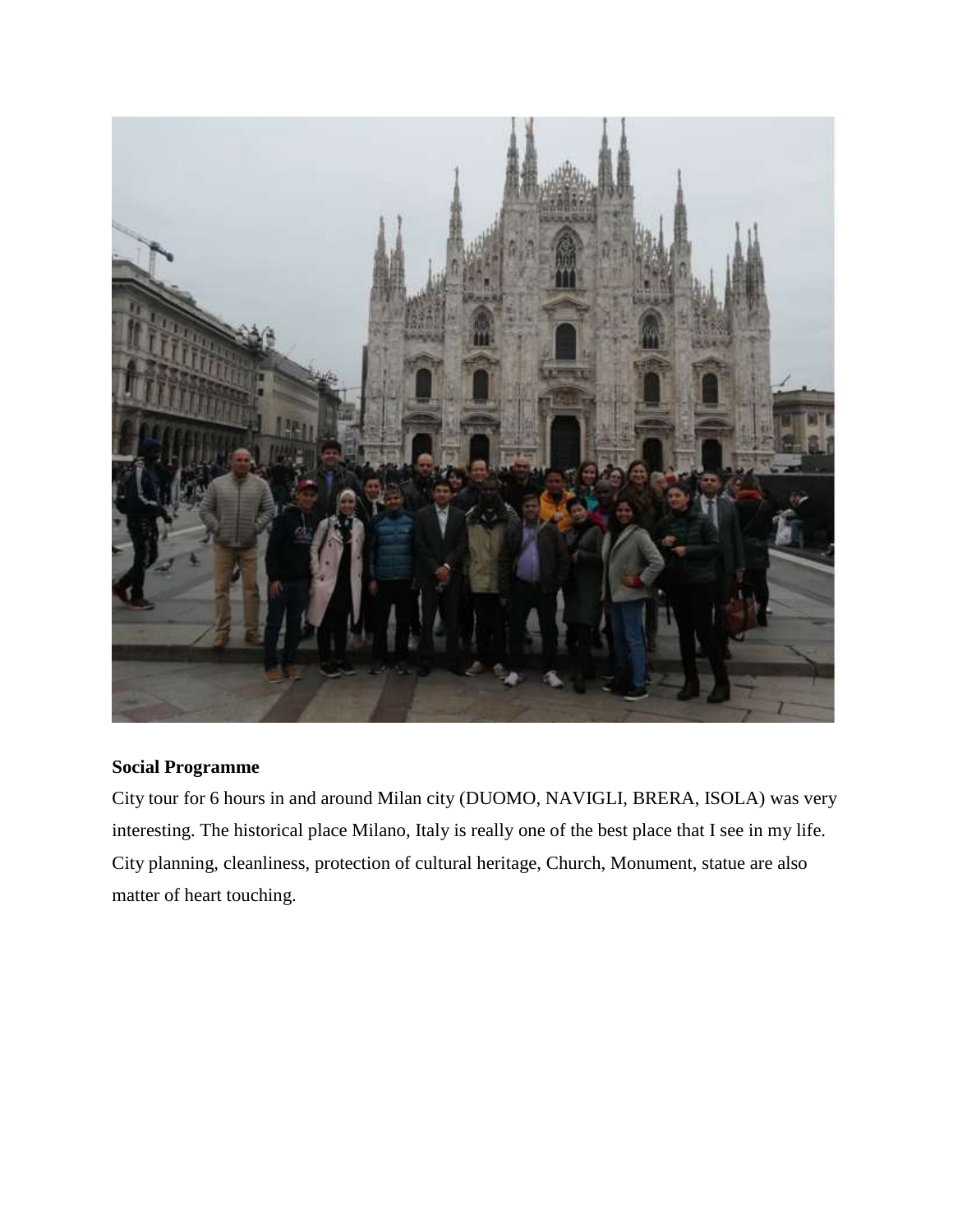#### **Issue of my presentation**



I have presented ground reality of Ecological sanitation (Eco-san)/ Urine Diversion Dry (UDD) Toilet of school setting in Nepal. As I found in my study that the use of Eco-san toilet/UDDT and application of human urine resulted Eco-san is a systemic approach which is the best solution of environmental sanitation solution and also the rich sources of Nitrogen (N), Phosphorus (P) and Potassium (K). So, use of Eco-san/UDDT and application of Human excreta